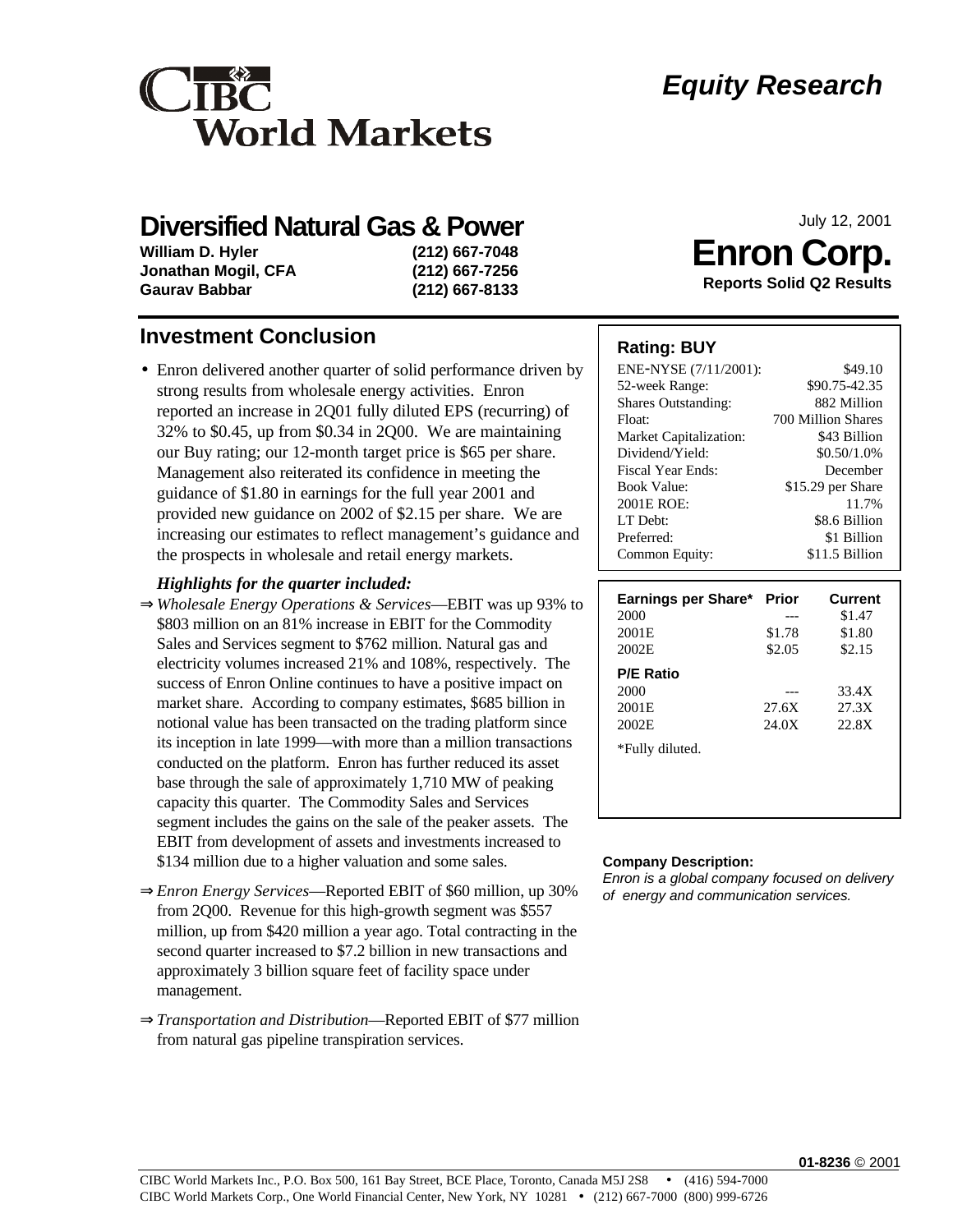EBIT for Portland General was \$65 million for this quarter compared to \$62 million a last quarter.

*Enron Broadband Services* - The company reported a \$102 million EBIT loss for this segment. The management cited significantly lower revenues due to the slowdown in the telecomm sector for the losses. EBS has completed 759 transactions, with 165 customers in total and 45 new customers this quarter. Management indicated that it will lower the burn-rate for the Broadband division over the course of next few months in light of the slowdown in the sector.

#### **Impact of California Price Caps**

With regards to California, management believes that the meaningful reduction in demand coupled with forecasts for cooler regional summer weather should moderate prices. Management believes the outlook for lower regional power prices will mitigate any effect from the recently enacted FERC price mitigation program in the west. As for the impact of the price ceilings on Enron's transaction portfolio, the company's emphasis on term transactions reduces the impact of spot price caps on operations.

CIBC World Markets, or one of its affiliated companies, has performed investment banking services for this company.

This report is issued and approved for distribution by (i) in the US, CIBC World Markets Corp., a member of the NYSE and SIPC, (ii) in Canada, CIBC World Markets Inc., a member of the IDA and CIPF, (iii) in the UK, CIBC World Markets plc, which is regulated by the SFA, and (iv) in Australia, CIBC World Markets Australia Limited, a member of the Australian Stock Exchange and regulated by the ASIC. Any questions should be directed to your sales representative.

Every state in the United States, province in Canada and most countries throughout the world have their own laws regulating the types of securities and other investment products which may be offered to their residents, as well as the process for doing so. As a result, some of the securities discussed in this report may not be available to every interested investor. Accordingly, this report is provided for informational purposes only, and does not constitute an offer or solicitation to buy or sell any securities discussed herein in any jurisdiction where such would be prohibited. No part of any report may be reproduced in any manner without the prior written permission of CIBC World Markets.

The information and any statistical data contained herein have been obtained from sources which we believe to be reliable, but we do not represent that they are accurate or complete, and they should not be relied upon as such. All opinions expressed and data provided herein are subject to change without notice. A CIBC World Markets company or its shareholders, directors, officers and/or employees, may have a long or short position or deal as principal in the securities discussed herein, related securities or in options, futures or other derivative instruments based thereon. A CIBC World Markets company may have acted as initial purchaser or placement agent for a private placement of any of the securities of any company mentioned in this report, may from time to time solicit from or perform financial advisory, investment banking or other services for such company, or have lending or other credit relationships with the same. The securities mentioned in this report may not be suitable for all types of investors; their prices, value and/or income they produce may fluctuate and/or be adversely affected by exchange rates. Since the levels and bases of taxation can change, any reference in this report to the impact of taxation should not be construed as offering tax advice; as with any transaction having potential tax implications, clients should consult with their own tax advisors. Past performance is no guarantee of future results.

This document and any of the products and information contained herein are not intended for the use of private investors in the UK. Such investors will not be able to enter into agreements or purchase products mentioned herein from CIBC World Markets plc.

The comments and views expressed in this document are meant for the general interests of clients of CIBC World Markets Australia Limited. In preparing the advice given in this document, CIBC World Markets did not take into account the investment objectives, financial situation and particular needs of any particular client of CIBC World Markets. Before making an investment decision on the basis of any recommendation made in this document, the recipient should consider how appropriate the recommendation is to their particular investment needs, objectives and financial circumstances. To allow CIBC World Markets to take into consideration a recipient's objectives, financial situation and particular needs, CIBC World Markets requests that, prior to acting on any of the recommendations herein, you contact one of our client advisers to discuss your particular circumstances.

Although each company issuing this report is a wholly owned subsidiary of Canadian Imperial Bank of Commerce ("CIBC"), each is solely responsible for its contractual obligations and commitments, and any securities products offered or recommended to or purchased or sold in any client accounts (i) will not be insured by the Federal Deposit Insurance Corporation, the Canada Deposit Insurance Corporation or other similar deposit insurance, (ii) will not be deposits or other obligations of CIBC, (iii) will not be endorsed or guaranteed by CIBC, and (iv) will be subject to investment risks, including possible loss of the principal invested. The CIBC trademark is used under license.

2001 CIBC World Markets Corp. and CIBC World Markets Inc. All rights reserved.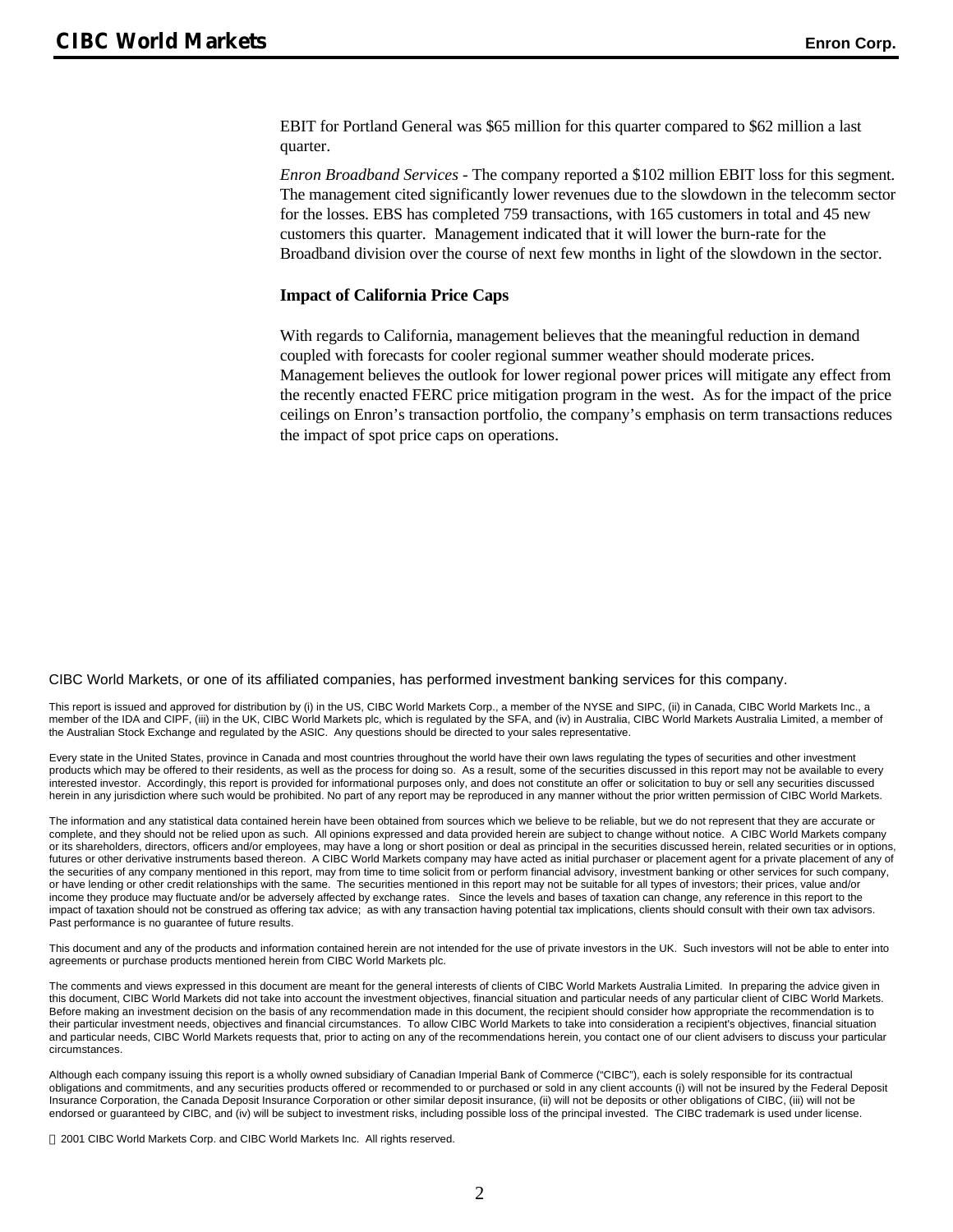### **Our quarterly EPS estimates are shown below.**

|                |                  | 1 Qtr.             | 2 Qtr.             | 3 Qtr.             | 4 Qtr.             | Year               |
|----------------|------------------|--------------------|--------------------|--------------------|--------------------|--------------------|
| 2000           | Actual           | \$0.40             | \$0.34             | \$0.34             | \$0.41             | \$1.47             |
| 2001E<br>2001E | Prior<br>Current | \$0.47A<br>\$0.47A | \$0.41E<br>\$0.45E | \$0.43E<br>\$0.42E | \$0.47E<br>\$0.46E | \$1.78E<br>\$1.80E |
| 2002E<br>2002E | Prior<br>Current |                    |                    |                    |                    | \$2.05E<br>\$2.15E |